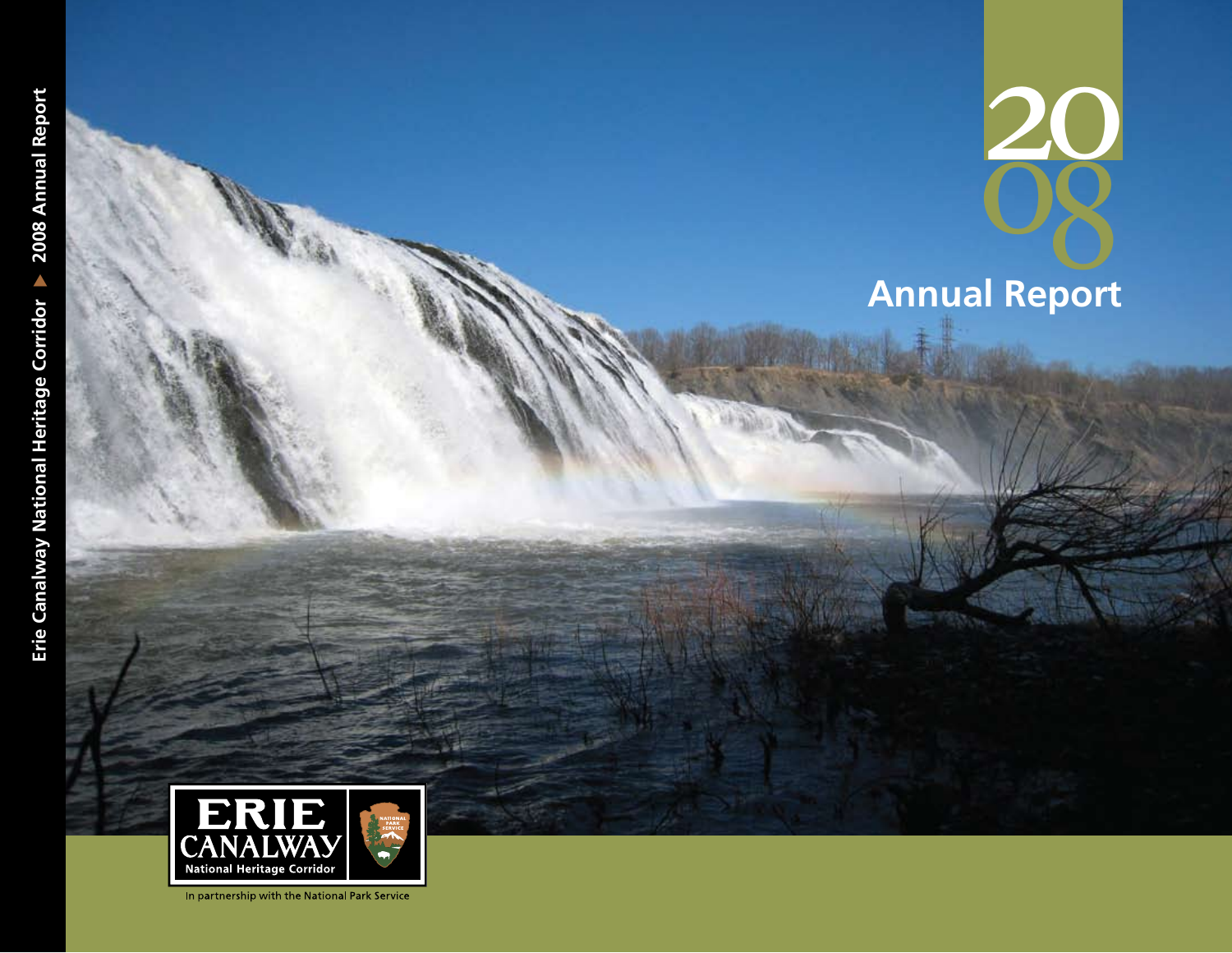



On the cover: *Cohoes Falls opened to the public in 2008 after nearly 100 years of being inaccessible. See page 3.*

# Take the long view.

In tight economic times, money well spent is no luxury. It is essential. And sound investments yield multiple returns. Now more than ever, we must pull together to maximize our assets and resources.

In New York State, we have a nationally significant treasure: North America's most famous and influential manmade waterway. The NYS Canal System is the centerpiece of the Erie Canalway National Heritage Corridor and a tremendous asset for the 234 communities within the National Heritage Corridor.

Although the nature of commerce and culture along the Corridor has changed, the canal system remains essential infrastructure for the economy of upstate New York—as commercial transportation corridor, as recreational resource, as historical attraction, as focus for community revitalization, and as touchstone of the region's cultural identity. The economic benefits of enhanced canal maintenance and preservation activity can be measured in terms of tourism dollars, national stature, and regional pride, as well as in terms of direct revenues from canal use.

In 2008, we continued to work closely with our public and private partners across the state and in the nation's capital to encourage and assist in historic preservation, conservation, recreation, interpretation, tourism, and community development. New projects, products, and services highlighted in this annual report showcase what we have been able to achieve.

We hope you'll agree that our results prove the value of continued public investment and stewardship of the canal system and adjoining lands. By preserving our heritage and building partnerships that advance our shared goals, we enhance and celebrate the Erie Canalway for all to use and enjoy.

Sincerely,



Commission Chair Erie Canalway National Heritage Corridor

## Return on Investment

New Yorkers spent \$7 million to build the Erie Canal in 1825. They saw a return on their investment in ten years. In the 19th century heyday of the canals, public and private investments intended to advance individual competitiveness ultimately reinforced each other and advanced the entire region.

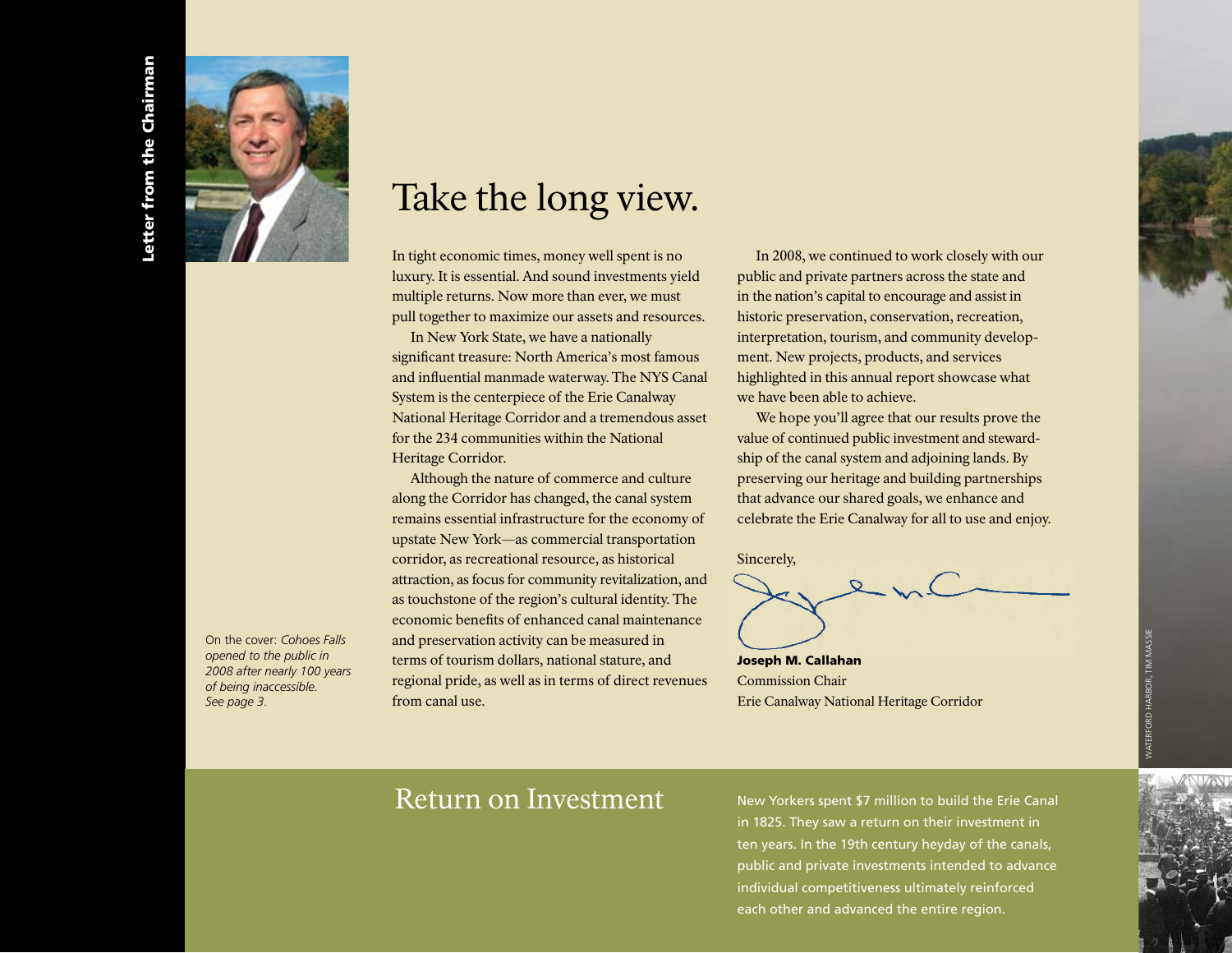*The Erie Canalway National Heritage Corridor, established in 2000 by an Act of Congress, spans 524 miles across the full expanse of upstate New York. It includes the Erie, Cayuga-Seneca, Oswego, and Champlain canals and their historic alignments. The Corridor encompasses 4,834 square miles in 23 counties and is home to 2.7 million people.* 



Today, the Erie Canalway National Heritage Corridor Commission is leveraging its federal budget allocation to help Corridor communities generate economic growth once again through the preservation, enhancement, and interpretation of their heritage resources.



Like the original investment in the Erie Canal, the benefits of projects and programs in the Erie Canalway National Heritage Corridor are shared by millions of New Yorkers and visitors, and a nation that can be proud of its nationally significant heritage.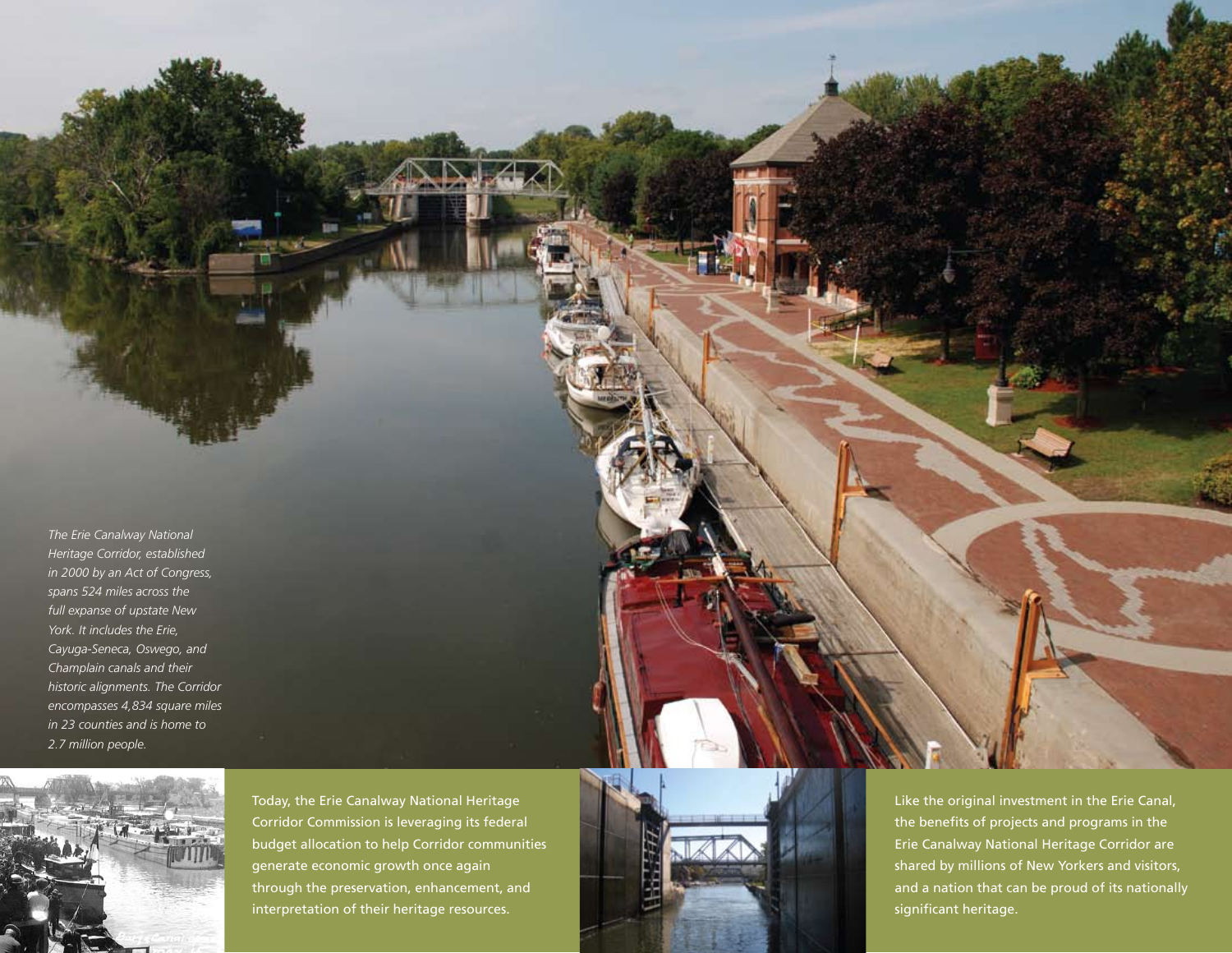## **Build Awareness and Understanding**

Raising awareness and understanding of the region's impressive history, diverse cultural and recreational assets, and extraordinary impact on the American identity is among the primary strategies for achieving our mission. Accomplishments in 2008 include:



#### **Gateways to the Erie Canal**

Buffalo's newly restored Commercial Slip and Falls View Park at the stunning overlook to the 75-foot Cohoes Falls in Cohoes opened to the public in 2008 with much deserved fanfare. Both sites have become must-see destinations in historic canal communities at the western and eastern ends of the Erie Canal. Erie Canalway National Heritage Corridor, in partnership with the National Park Service, produced interpretive exhibits for both parks to share the nationally significant role each played in building the nation.

Erie Canalway worked closely with officials from the City of Cohoes and Brookfield Renewable Power, which operates Falls View Park as part of its hydroelectric licensing agreement, to plan the new park at Cohoes Falls. The waterfall is the second largest in the state and has been inaccessible for nearly 100 years. Interpretive signs highlight the historical, educational, and geological significance of Cohoes Falls and the Mohawk River, and their influence on construction of the Erie Canal.

Outdoor exhibits and interpretive signs are also being developed in Amsterdam, Fairport, Ithaca, Jordan, and Phoenix, thanks to funding and technical support from the Erie Canalway National Heritage Corridor. In addition, more than 60 people took advantage of a workshop offered by the Erie Canalway and National Park Service Harpers Ferry Center on how to develop outdoor interpretive signs. Erie Canalway produced a free *Guide to Developing Outdoor Exhibits* to assist organizations throughout the Corridor. These efforts are first steps toward our larger goal of making every community a gateway to the National Heritage Corridor.

#### **New Website**

People visit our national parks and heritage areas nearly 275 million times a year. We start by helping visitors plan their trip online. A complete overhaul of the Erie Canalway website dramatically improved access to information on things to do throughout the Corridor. Residents and visitors can now plan a visit using regional maps and choose from more than 175 sites of interest. These include historic and cultural sites, nature preserves and parks, recreational sites, and canal structures and engineering marvels.

In addition, the new website shares the nationally significant history of New York's canals, provides resources for the Corridor's 234 municipalities, and invites participation in activities that enhance and celebrate the Erie Canalway. We see the website as critical infrastructure for uniting individual communities and sites within the larger framework of the National Heritage Corridor. *www.eriecanalway.org*

#### **Trails & Rails Program**

The Trails & Rails Program—an educational partnership between Amtrak and the National Park Service—continued to offer a unique and interactive travel experience for weekend passengers to the Erie Canalway. Eighteen volunteer guides offered programs for more than 2,100 passengers from May through November in 2008. Interpretation on Amtrak's Maple Leaf train heading west out of the Albany-Rensselaer station covers the rich history of the Mohawk Valley, including the story of the Erie Canal. Programming on the Adirondack train heading north includes local Revolutionary War history and stories of the Hudson River and Champlain Canal.



**Visitor Center and Interpretive Programs**  Two National Park Service Seasonal Rangers staffed our visitor center at Peebles Island State Park in Waterford and offered programs weekly throughout the summer.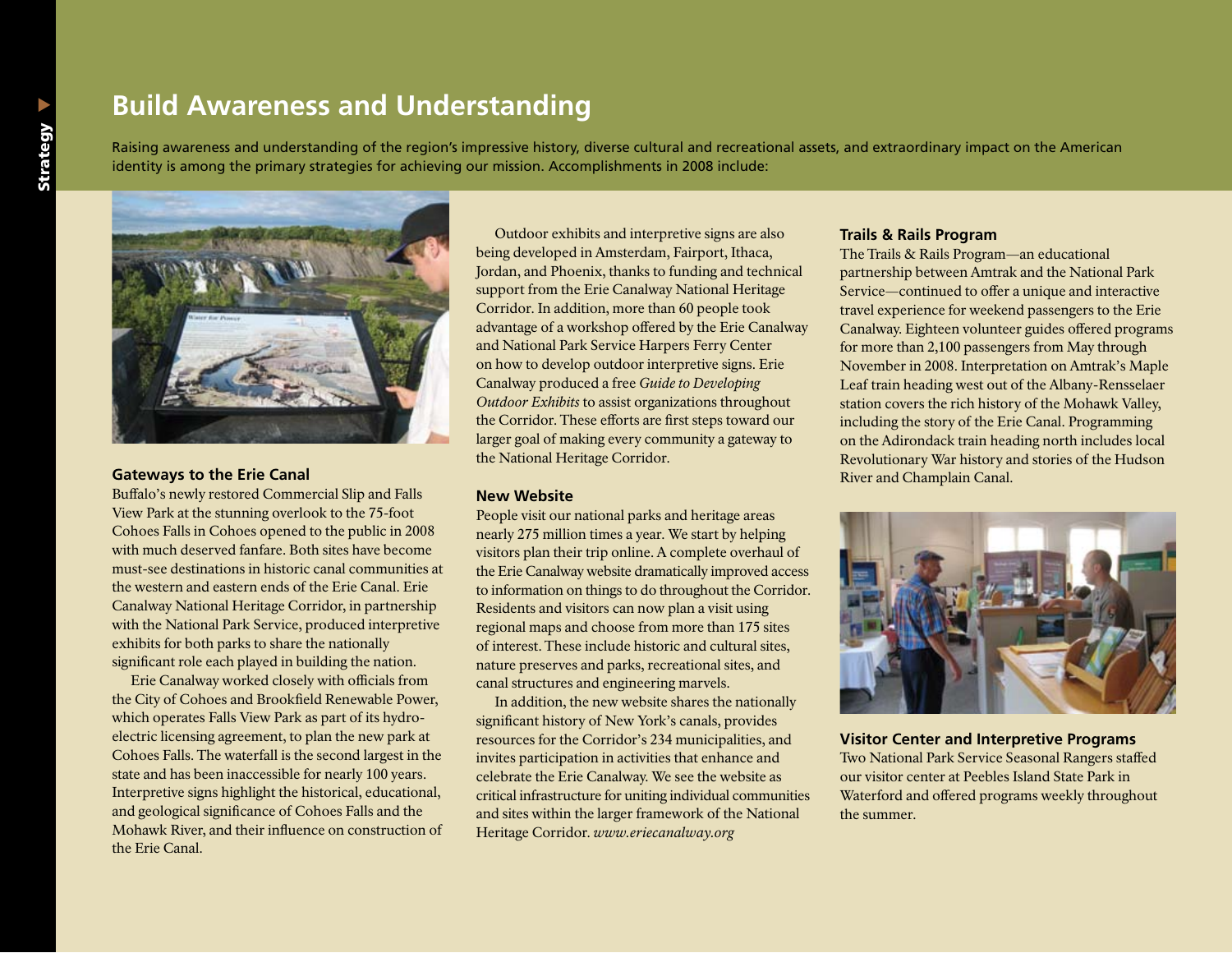## **Reinforce the Canalway Corridor's Distinctive Sense of Place**

The Corridor's historic and cultural resources deserve protection on their own merits, but also as contributors to a distinctive sense of place that appeals to residents, tourists, and others making place-based investment decisions. Accomplishments in 2008 include:



### **Erie Canalway Heritage Award of Excellence**

In 2008, The Erie Canalway National Heritage Corridor Commission called for applicants for its first annual Erie Canalway Heritage Award of Excellence. The award sought to honor and celebrate significant places of the Erie Canalway National Heritage Corridor and recognize excellence in achieving the goals set forth in the Erie Canalway Preservation and Management Plan. An independent jury selected finalists based on written applications and rigorous site visits involving not only project sponsors, but stakeholders, community members, and municipal leaders.

#### **2008 Erie Canalway Heritage Award of Excellence Recipients**

- Canal Place, Little Falls
- • School Street Hydroelectric Facility, Brookfield Renewable Power, Cohoes

#### **2008 Honorable Mention**

- Fort Plain Free Library, Fort Plain
- Historic Palmyra's Wm. Phelps General Store and Home, Palmyra

#### **NYS Canal Conference**

Nearly 200 canal enthusiasts from across the state convened in Grand Island in October for the 2008 NYS Canal Conference, hosted by the Canal Society of New York State, and co-sponsored by the Erie Canalway National Heritage Corridor Commission and the New York State Canal Corporation. The conference provided excellent opportunities for networking and learning, and showcased successes in preserving and celebrating the state's rich canal history.

#### **Photo Contest and 2009 Calendar**

Our third annual photo contest drew a record 433 entries from 124 photographers from five states (up from 288 photos in 2007). Winning images are featured in our 2009 Erie Canalway Calendar. We printed and distributed 5,000 free calendars to showcase the unique beauty, history, and recreational appeal of New York's canals and canal communities.

#### **National Register Listing for NYS Canal System**

Along with representatives from the NYS Canal Corporation, the NYS Office of Parks, Recreation and Historic Preservation, and the NYS Museum, we have initiated listing the Barge Canal System on the National Register of Historic Places. Register listing will further recognize the national historical significance of the canal system and help protect historic canal resources throughout the Corridor.

#### **2008 Daniel Burnham Award for a Comprehensive Plan**

Good decisions and careful planning result in money well spent. In 2008 our Preservation and Management Plan received the highest award for a comprehensive plan from the American Planning Association. More than 70,000 planning professionals and elected officials learned of our efforts through a cover story in the April issue of *Planning* magazine. The award further confirms our sense of purpose as we work with public and private partners to encourage and assist in historic preservation, conservation, recreation, interpretation, tourism, and community development.



*Members of the planning team celebrate after accepting the 2008 Daniel Burnham Award at the APA Conference; (from left) Elaine Carmichael, Economic Stewardship, Inc., Mary Means, Mary Means Associates, Inc., Erie Canalway Commissioner Stuart Stein, Representative Marcia Kees, and Director of Planning and Heritage Development Hannah Blake.*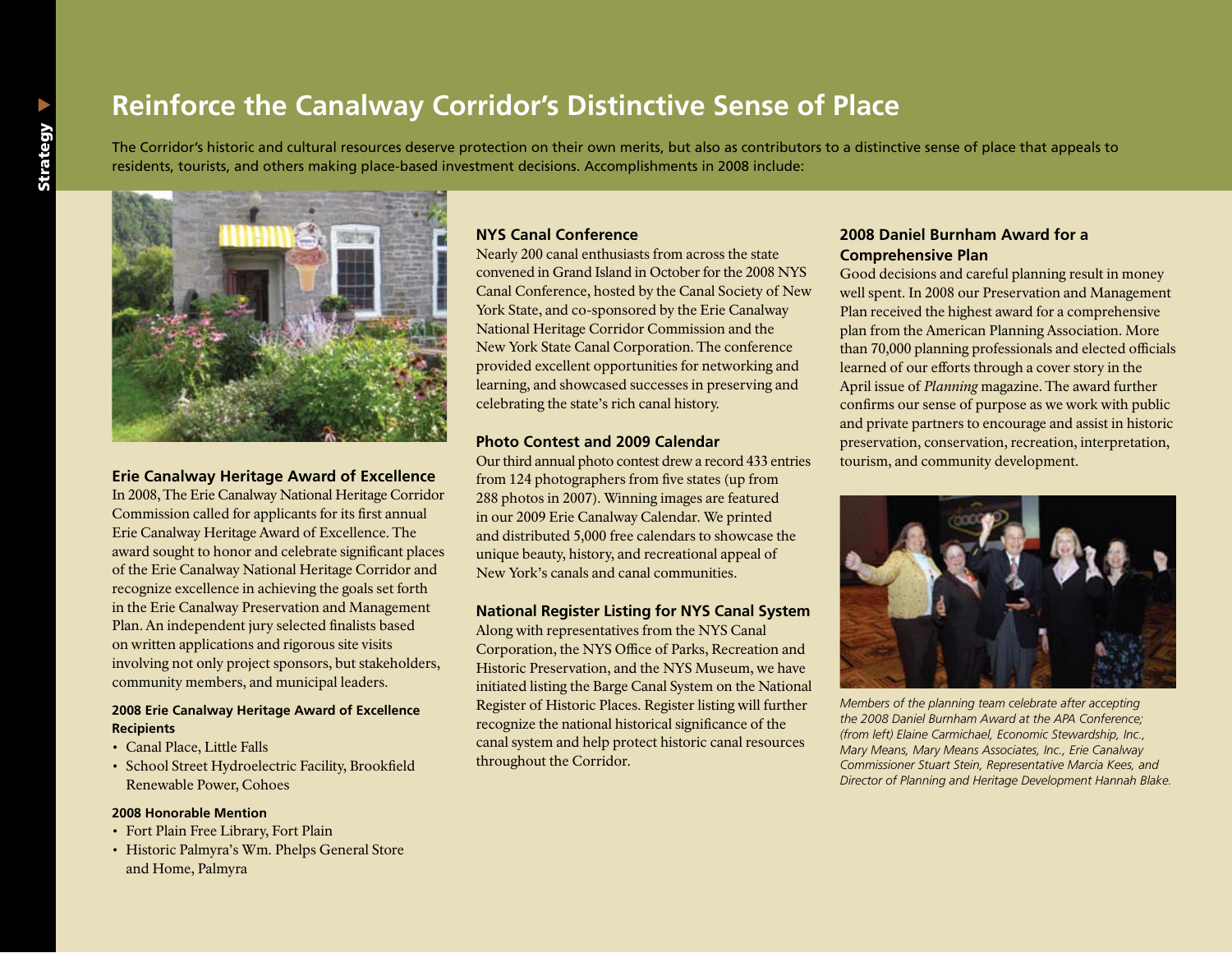## **Stimulate Economic Revitalization and Heritage Tourism**

Each of the 234 cities, towns, and villages in the 4,834-square-mile National Heritage Corridor has a unique contribution to make to the Erie Canalway. Each has its own stories to tell, history to preserve, and places to celebrate. But the resources to make it happen are often beyond what is available locally. By working with communities and connecting individual sites to the larger Corridor, we are accomplishing more than single sites can do alone.

#### **Economic Impact Survey**

The Erie Canalway National Heritage Corridor, in partnership with an advisory team from the University at Albany and Cornell University, and volunteers throughout the Corridor conducted an economic impact study of heritage development and tourism within the Corridor in 2008. The data will contribute to an analysis of heritage tourism activity in selected National Heritage Areas throughout the nation, while also establishing a baseline for the entire Erie Canalway.

#### **Heritage-in-Arts**

The unique combination of arts, heritage, and landscape within the Erie Canalway presents an exceptional opportunity for canal communities to come together to foster community pride, attract new visitors, and stimulate a creative economy through the arts. The Commission brought together more than 70 artists, community leaders, and canal enthusiasts for an Arts Forum in April 2008. The group investigated ways to use the arts to stimulate community connections, recognize the region's heritage, and invite people to further explore the 524-mile long canal system. From that forum, a steering group has emerged to identify and foster promising initiatives.





#### **Events**

With an increasing number of festivals and events held throughout the Corridor in 2008, there were more reasons than ever this year to visit the Erie Canalway. The Commission joined with its partners to boost tourism and recreation by co-sponsoring a number of canal-wide events, including:

• **5th Annual Canalway Trail Celebration**—Forty-three events (up from 36 in 2007) were held in conjunction with National Trails Day in June. Events included clean-ups, festivals, boat tours, nature walks, and arts projects. *Sponsored by Parks & Trails New York, the NYS Canal Corporation, and Canalway Trails Association, with support from the Erie Canalway National Heritage Corridor.*

- **• Cycling the Erie Canal**—Nearly 600 riders participated in the 10th annual, 400-mile recreational bike tour from Buffalo to Albany in July. The ride is the flagship movement to get people cycling through the Corridor throughout the year. Since its inception ten years ago, the ride has attracted cyclists from every state but Hawaii and five countries. *Hosted by Parks & Trails New York.*
- **• Canal Splash!** 125 events over a single weekend drew an estimated 90,000 participants to explore the Erie Canalway's recreational, historic, and cultural assets. *Co-sponsored by the NYS Canal Corporation and the Erie Canalway National Heritage Corridor.*
- **• Music on the NYS Thruway**—Musician Paul Swiatek performed traditional Erie Canal songs at the Chittenango Travel Plaza on Labor Day weekend. The music entertained travelers and called attention to the many assets of the Erie Canalway, accessible from the Thruway. The musical performance was an outcome of our Heritage-in-Arts Initiative.

#### **Educational Tourism Guide**

A first-of-its-kind resource that promotes active travel and enjoyable learning was published in 2008, thanks to a partnership among Canal New York, Canal Society of New York State, Visit Rochester, and the Erie Canalway National Heritage Corridor. *The Canal New York Experience* features educational programs and itineraries targeted to adult learners, as well as primary and secondary schools, and travel planners. The guide is available at *www.visitnyscanals.com*.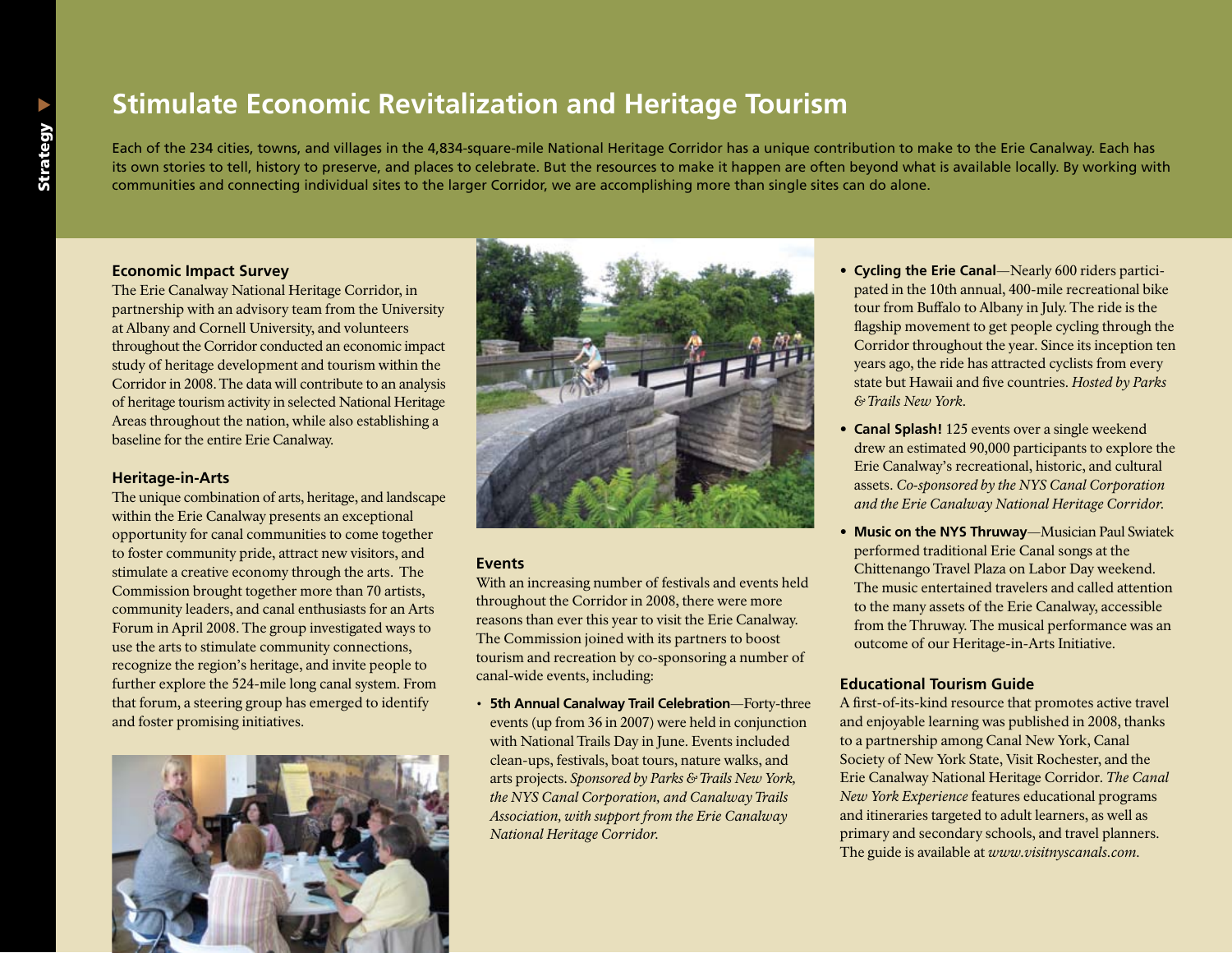## **Strengthen Community Capacity: Grants Program**

Investing in partnerships yields larger returns. In 2007, the Commission awarded \$200,000 in small grants to thirteen organizations. The funds were matched dollar for dollar by grantees for projects that build awareness of the region's rich history and contribute to the Erie Canalway as a world class tourism destination. Many of these projects came to fruition in 2008, and several longer term projects will be completed in 2009.



#### **Lock 7-12 Canalfest**

*Chamber of Schenectady County & Montgomery County Chamber*

This two-day festival attracted 18,000 to 25,000 visitors and resulted in \$1 million dollars for communities annually. Grant funds supported Canalfest in 2007 and 2008; the event showcases historic sites, recreational sites, and local artisans along a 32-mile stretch of the Erie Canal in Montgomery and Schenectady Counties.

#### **Champlain Canal Waterfront Plan**

*Town and Village of Fort Ann*

The village and town researched components and feasibility of waterfront improvements along the Champlain Canal in the Village and Town of Fort Ann and developed a waterfront map and plan. With plan in hand, the municipalities jointly secured \$125,000 in funding for streetscape improvements and \$225,000 for pedestrian access and a waterfront park on the Champlain Canal.

#### **Visit Canalway Trail**  *Parks & Trails New York*

A complete online guide to planning a visit to the Erie Canalway Trail substantially improves visitor services.

The website includes interactive maps, detailed trail information, and attractions. *www.ptny.org/bikecanal/*

#### **Enhancing the Visitor Experience Training** *Landmark Society of Western New York*

A series of hospitality workshops for businesses owners, managers, and frontline staff was targeted to small businesses and museums in the Western Erie Canal Heritage Corridor. Training sessions covered creating and delivering the "Canal Experience," fundamentals of tourism, and how to interpret canal-related collections. The curriculum developed is applicable to other Corridor regions.

#### **Heritage Walking Tour, New Museum Brochures** *Historic Palmyra*

Two new brochures with walking tours of the Village of Palmyra and its historic cemetery help residents and visitors better access and appreciate the historic architecture and canal heritage of this "Queen of Canal Towns."





## **2009 Preview**

Look for the historic canal motor ship *Day Peckinpaugh* on tour next summer on the Hudson River and Champlain Canal as part of New York's 2009 Hudson-Fulton-Champlain Quadricentennial Celebration. We will also be working with our partners to implement a National Park Service passport stamp program and continue multifaceted efforts to stimulate heritage development and tourism throughout the National Heritage Corridor.

#### **More to come in 2009**

Eight additional grant projects expected to be completed in the coming year include:

- • Lock Island Pedestrian Access Improvements, Interpretive Signs, and Brochure > *Village of Phoenix*
- Erie Canal Heritage Walking Tour, Interpretive Signs, and Brochure > *Village of Jordan*
- • Guide to Ithaca Waterfront, Southern Gateway to the Erie Canal, Interpretive Sign and Brochure > *Tompkins County Chamber of Commerce Foundation*
- • Erie Canal Narrated Cruises > *Cornhill Waterfront & Navigation Foundation, Rochester*
- Interpretive Signs and Information Kiosk > *Village of Fairport*
- Interpretive Signs and Exhibits, Buffalo River Historical District Park > *Valley Community Association, Buffalo*
- Interpretive Signs, Port Byron Old Erie Canal Heritage Park > *Canal Society of New York*
- • Interactive Weighlock Exhibit > *Erie Canal Museum*